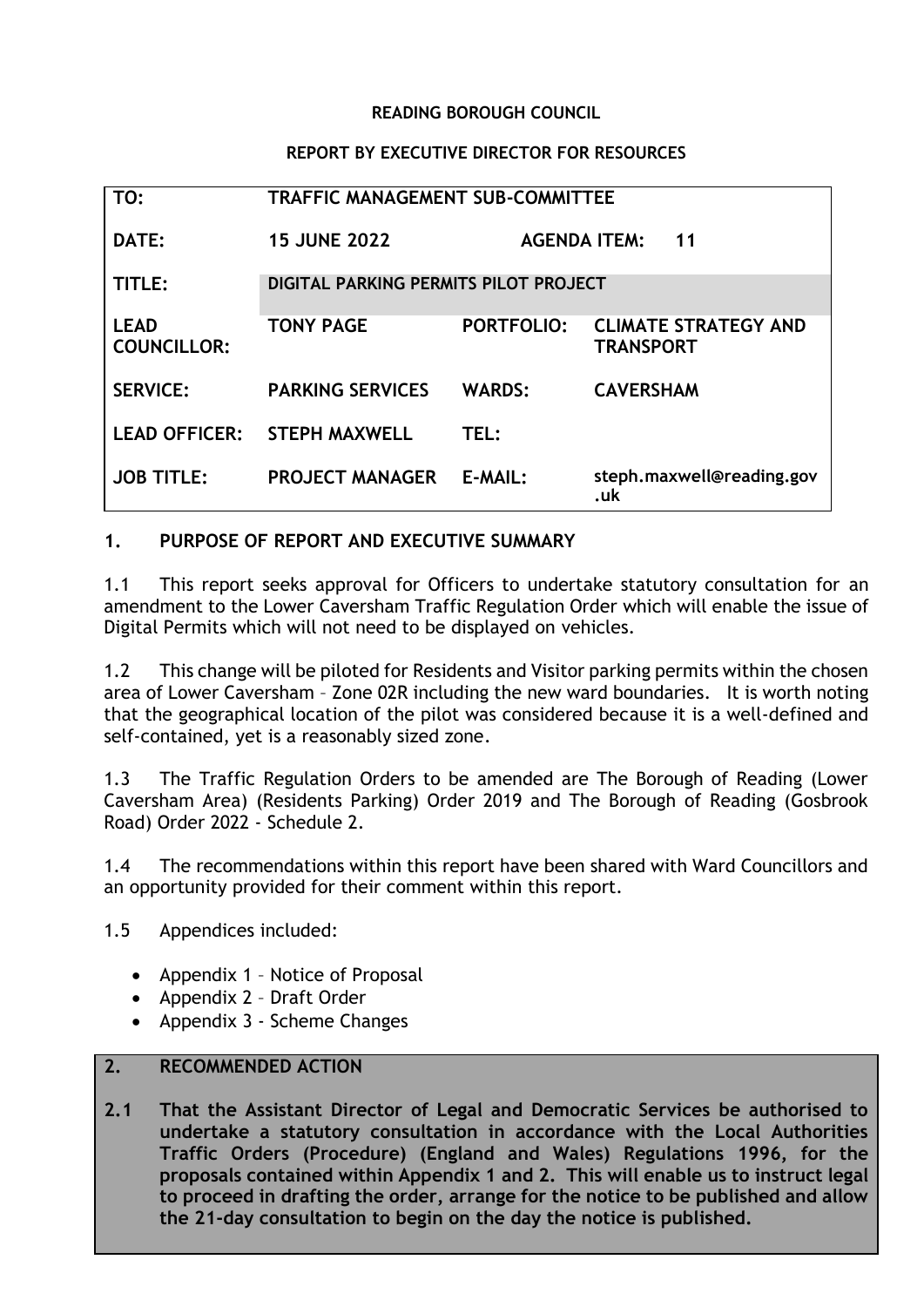## **2.2 That any objection(s) received following the statutory advertisement be reported to a future meeting of the Sub-Committee (September 2022).**

**2.3 That subject to no objections being received, the Assistant Director of Legal and Democratic Services be authorised to make the Traffic Regulation Order.**

# **3. POLICY CONTEXT**

3.1 The provision of parking restrictions and associated criteria is specified within existing Traffic Management Policies and Standards.

3.2 The Digital Parking Permits Pilot Project also complements the Council's Local Transport Plan, Climate Emergency Strategy and Health and Wellbeing Strategy by addressing local parking issues that can impact on traffic flow, perceived safety and accessibility. The resulting improvements can help us to understand our offer to our residents, act on their feedback and rollout a more efficient service borough wide to further improve customer satisfaction

## **4. THE PROPOSAL**

# **4.1 Background**

4.2 The Digital Parking Permits Pilot Project, which is part of the Customer Excellence Programme, will deliver a pilot in order that a boroughwide rollout of digital permits can be considered by Members.

4.3 This project is in line with our commitment to a self-service digital first approach, reduction in manual and paper processes, improved customer experience and delivering the savings associated with the Customer Experience Programme.

4.4 Digital permits work where the permit allocated to the vehicle is known within the parking management systems specifically the enforcement system. Consequently, no physical permit is required resulting in a more efficient service for residents and reduced service cost through savings from printing and postage. Residents gain where paperless permits are issued instantly without a delay or break in cover due to delivery of a physical permit. It was also found that most local authorities offer greater flexibility in the use of visitor permits where they can be purchased by session rather than defined by a day or part of a day.

4.5 Shared experiences of digital permits suggest resident and visitor satisfaction is far greater when compared to a paper-based permit. From an enforcement perspective paperless permits are not compromised by the physical disc falling off the window of the vehicle or visitor scratch cards being used incorrectly. This, in-turn, reduces complaints and improves the reputational image of the Council by its residents.

4.6 There are 19 residents parking zones including almost 16,000 households and 12,000 parking spaces. In order to park in a permit bay, a permit must be displayed in the windscreen. There are two types of permits produced:

- Annual physical permits resident, business, carer etc (round discs)
- Scratchcard permits Visitors, Temporary, Landlord/Tradesperson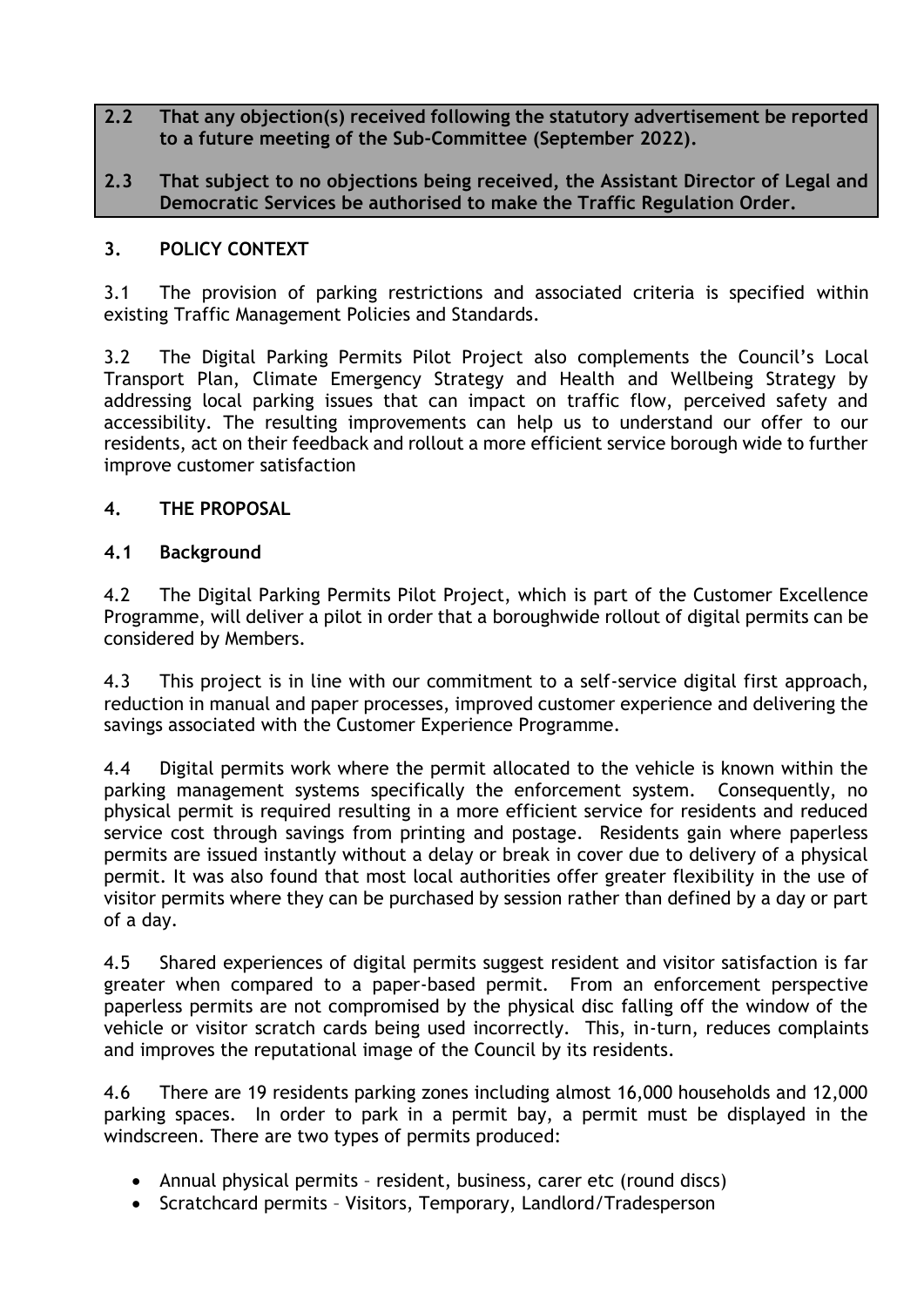4.7 Residents can apply for permits online. They need to create an account and must have an e-mail address to do so. They are required to upload proof of address and vehicle before a permit can be issued. There are no changes to this as part of the pilot.

4.8 A Resident can apply offline by requesting an application form by ringing the Council. The Permit team will create an offline permit account in PermitSmarti on their behalf.

4.9 Offline customers without an e-mail address will not be able to have digital visitor permits, in this instance provision has been made for them to still receive physical permit books. This means that they will not be able to draw down in hours it will remain as half day units, with an AM permit being valid from 8am-2pm and a PM permit valid from 2pm until 10am the following morning.

4.10 During the period October 2021 to April 2022 in the area of Lower Caversham – Zone 02R 451 resident permits were issued and 5 were offline and out of 582 residents visitors permits 14 were offline.

## **4.11 Current Position and Proposed Changes**

4.12 Digital permits work where the permit allocated to the vehicle is known within the parking management systems particularly the enforcement system consequently, no physical permit is required.

4.13 Appendix 3 shows a table of the current scheme and the proposed scheme. In summary the changes proposed will mean that:

- Permits are not printed and posted (residents and resident visitor permits).
- Scheme no longer requires a permit to be displayed in the vehicle (residents and resident visitor permits).
- Each household will be entitled to purchase in blocks of hours not books, also known as scratchcards (resident visitor permits).
- Residents are not asked to allow up to 14 days for these permits to be issued.

4.14 Procurement of a new Parking Services contract may lead to a change of supplier within the next 12 months. If Digital Permits were to go live boroughwide prior to this, a transition plan from the existing system would need to be in place and this will form part of any full rollout plan.

## **4.15 Options Proposed**

4.16 This report seeks approval by the Sub-Committee to conduct statutory consultation on the recommended Notice of Proposal in Appendix 1.

4.17 The Order will form part of a single proposed new Traffic Regulation Order and feedback is intended to be reported at the Traffic Management Sub Committee meeting in September 2022.

## **4.18 Other Options Considered**

4.19 It was hoped that a look up facility, similar to how people can look up if a vehicle has tax or an MOT could be developed, however, on seeking advice from our software provider, the software provider used by Bristol City Council and our own GDPR team, this was deemed to be high risk and not advisable. The risks centred around the victims of stalking or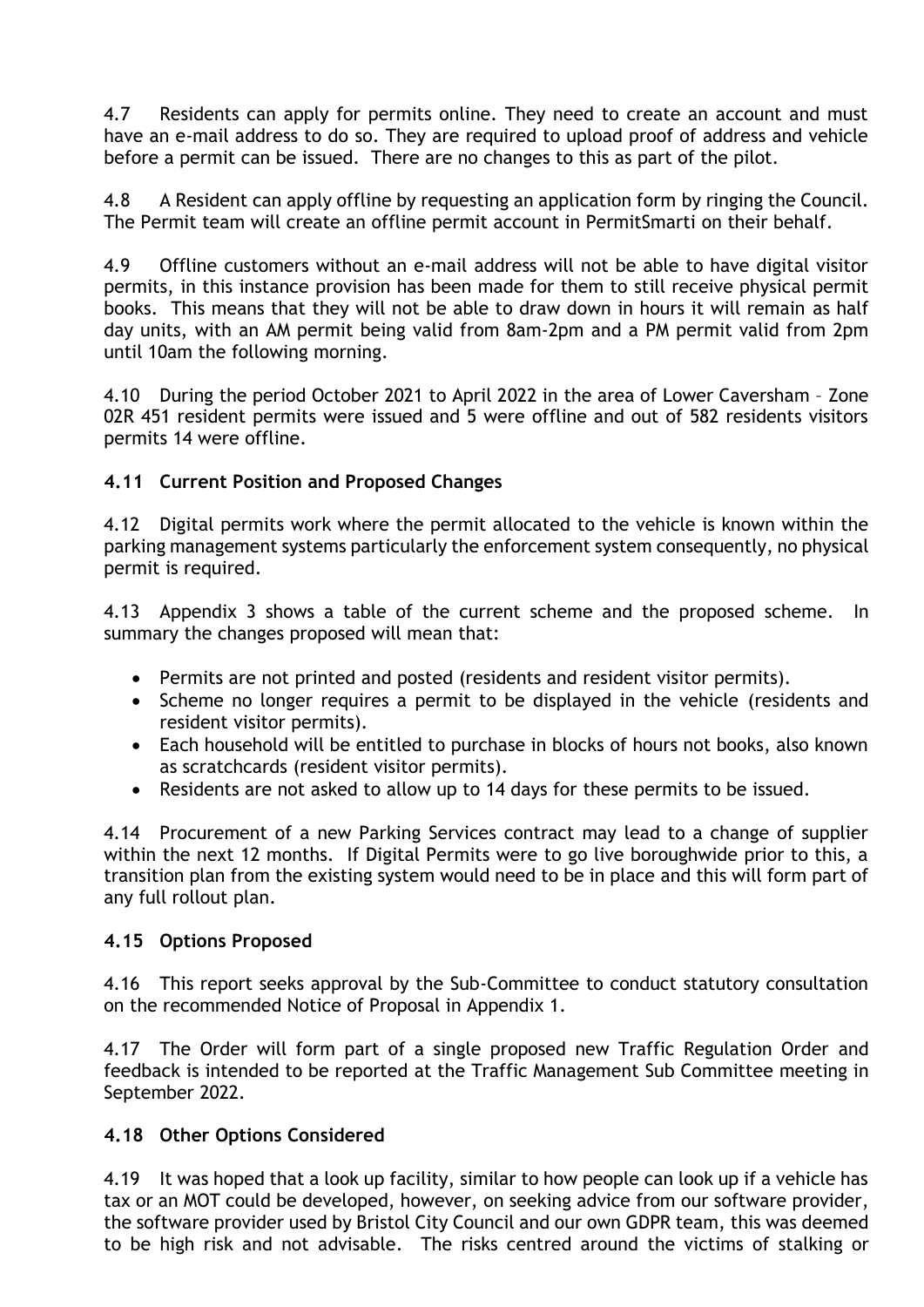domestic violence because any look up facility, unlike the MOT feature which is specific to a vehicle, a permit is specific to a vehicle and a location.

4.20 In order to mitigate an escalation in complaints about potentially illegally parked vehicles, the process for reporting an illegally parked vehicle will be clearly communicated to residents. We will consider other interventions as we develop the communications plan, such as any changes to on street signage, an increase in enforcement within the pilot zone from the go live date, leaflet drops, a message on the Customer Fulfilment Centre Interactive Voice Response which is an automated phone system technology that allows incoming callers to access information via a voice response system of pre-recorded messages without having to speak to a person) signposting callers to the online reporting process for illegally parked vehicles.

4.21 We will closely monitor the number of complaints received during the pilot period and we are currently creating new parking contact forms that make this procedure much easier. We also intend to have a "chatbot" working on RBC webpages to direct people to report online.

# **5. CONTRIBUTION TO STRATEGIC AIMS**

5.1 The parking strategy, procurement of civil enforcement services and changes to resident permit parking sits within the wider context of the Reading Transport Strategy 2036. Parking management and civil enforcement activities supports a number of strategic aims within the Reading Transport Strategy and Reading's Corporate Plan.

5.2 **Inclusive Economy** - Parking management of the town centre and local centres support the local economy. As a part of a contract review it was established a number of local authorities have embraced paperless or digital parking permits and many more are considering the advantages a digital permit system offers. As a part of our review into the future parking service the opportunity has been taken to explore what digital permits offers Reading residents. During the pilot any of our offline customers without an e-mail address will not be able to have digital visitor permits, in this instance provision has been made for them to still receive physical permit books. A boroughwide rollout would need to ensure we create an equitable permit provision for offline residents.

5.3 **Healthy Environment** - Parking management has a positive impact on the public realm creating a safe and accessible environment for residents, workers and visitors. Parking management is part of the wider management of the road network which contributes to safety, protecting vulnerable users and encouraging walking and cycling.

5.4 Illegal parking can compromise safety or result in difficulties for residents and businesses. Many parking issues can create delays or accessibility obstructions for users of the network such as pedestrians, cyclists, domestic vehicles, delivery vehicles, emergency services and public transport.

5.5 Our parking permit scheme prioritises parking for residents, businesses and their visitors. Parking is limited to permit holders within these controlled parking zones. This helps to prevent commuter parking and makes it easier to find a parking space close to your address. Any vehicles parked in contravention of the rules of the highway may be issued a Penalty Charge Notice (PCN). The pilot aims to build on our current offer specifically around visitor permits.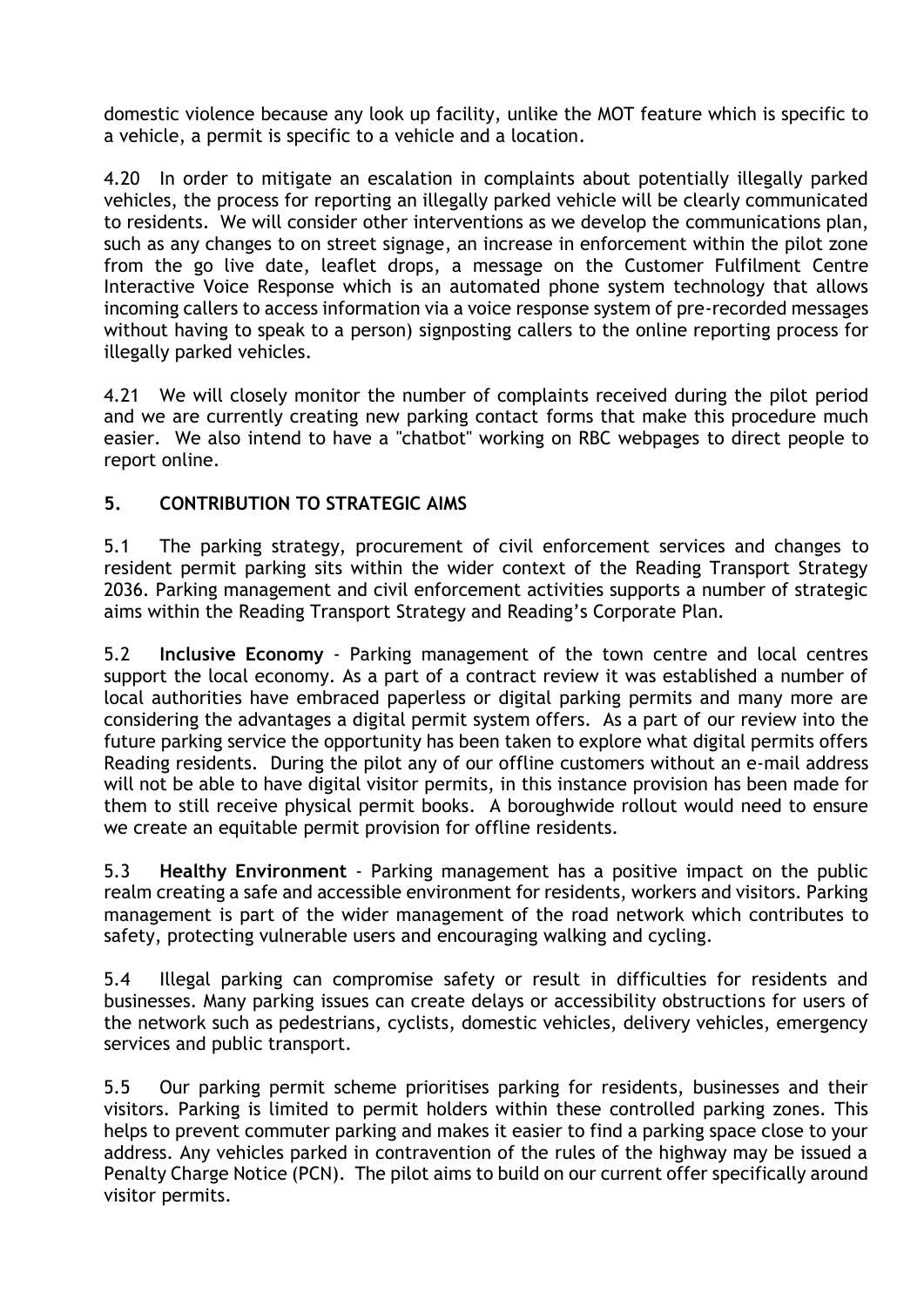5.6 **Thriving Communities** - Good parking management ensures homes, business and leisure are accessible. Parking schemes such as resident permit parking and specific restrictions such as disabled parking contribute positively to our community.

5.7 Full details of the Council's **[Corporate Plan](https://images.reading.gov.uk/2021/03/Reading-Borough-Council-Corporate-Plan.pdf)** are available on the website and include information on the projects which will deliver these priorities.

5.8 This proposal contributes to the TEAM Reading Values, as set out below:

5.9 **Together** – The Digital Parking Permit Pilot Project will seek to improve resident and visitor satisfaction by moving from a paper-based permit scheme for resident permits and resident's visitors permits within Lower Caversham for the period of the pilot. By conducting a pilot will enable us to work together with our residents and gain valuable feedback. In addition, RBC will work together with our suppliers to ensure the visitor permit software is fit for purpose and fully meets the needs of our residents.

**5.10 Efficiency** – Reduce significantly or stop printed permits supporting our climate change emergency agenda and in addition making financial savings due to the reduction in the cost of postage during the pilot.

**5.11 Ambitious** – Aligned to the Customer Experience Strategy we aim to be responsive to the fast-changing environment of digital and what our customers expect as their customer experience.

**5.12 Make a Difference** – Design and implement digital services to ensure that everyone who interacts with the Council has a better day as a result.

# **6. ENVIRONMENTAL AND CLIMATE IMPLICATIONS**

6.1 A climate impact assessment has been completed which suggests that the Digital Parking Permit Project will have a net low positive impact on the Climate Impact Assessment Carbon Emissions: there will be a minimal amount of energy used in creating the notices in the form of energy used to print and computer usage. Therefore, a provisional rating of Net Low Positive has been awarded for Energy Use. Use of Transport has been awarded Low Negative: where possible Officers will use council owned electric vehicles for the installation of notices, if applicable. It is not believed that this project will have any effect on creating Heatwaves/Drought/Flooding/High winds or storms, so the rating of Nil has been achieved.

6.2 We always try and use local contractors/suppliers hence the reason for giving a Nil rating for Disruption to Supply Chains. Overall, however, the short-lived and minimal negative impact for the implementation of the pilot is expected to be more than mitigated by the long-term benefits of replacing paper permits with a digital process specifically if the pilot is a success and can be rolled out to all zones for all of our parking permit types.

## **7. COMMUNITY ENGAGEMENT AND INFORMATION**

7.1 Section 138 of the Local Government and Public Involvement in Health Act 2007 places a duty on local authorities to involve local representatives when carrying out "any of its functions" by providing information, consulting or "involving in another way".

7.2 A 21-day consultation on the proposal is being planned. The feedback from the consultation will be brough back to the Traffic Management Sub Committee in September.

7.3 In addition we are working with our Internal Communications and Web teams to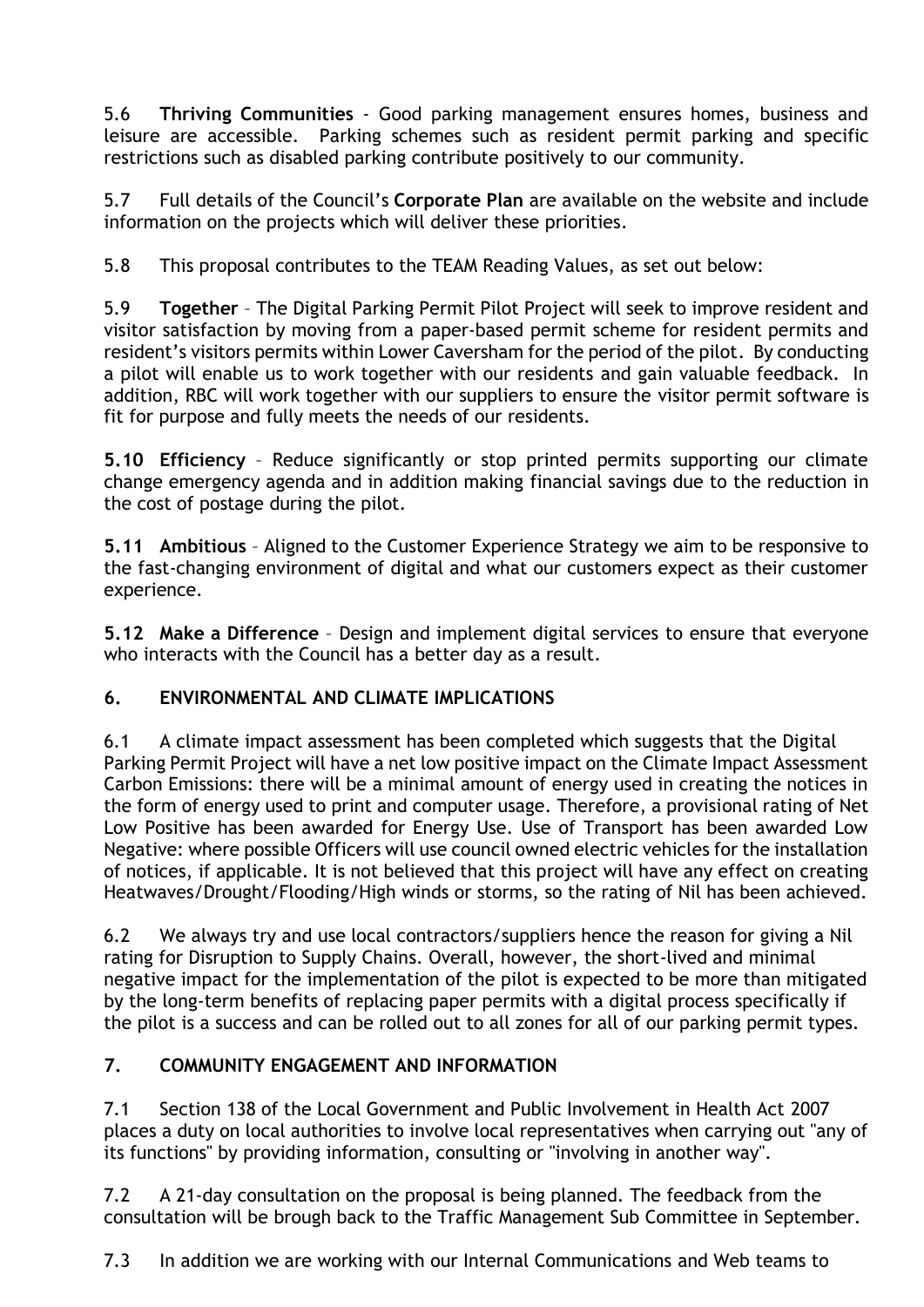develop a robust communication plan that will inform both the residents of Lower Caversham and residents boroughwide of the aims of the pilot project. To include leaflet drops, a message on the Customer Fulfilment Centre Interactive Voice Response signposting callers to the online reporting process for illegally parked vehicles, FAQ's, a presence on social media and web content changes.

7.4 Councillors have been briefed in February 2022 and we will confirm the commencement dates for statutory consultation, so that there is an opportunity for them to encourage community feedback in this process and again prior to the pilot go live date of October 2022.

7.5 Any Statutory consultation will be carried out in accordance with the Local Authorities Traffic Orders (Procedure) (England and Wales) Regulations 1996, advertised on street, in the local printed newspapers and on the Council's website (the 'Consultation Hub'). Notices will be advertised in the local printed newspaper and will be erected, typically on lamp columns, as close as possible to affected area.

# **8. EQUALITY IMPACT ASSESSMENT**

8.1 Under the Equality Act 2010, Section 149, a public authority must, in the exercise of its functions, have due regard to the need to:

- eliminate discrimination, harassment, victimisation and any other conduct that is prohibited by or under this Act;
- advance equality of opportunity between persons who share a relevant protected characteristic and persons who do not share it;
- foster good relations between persons who share a relevant protected characteristic and persons who do not share it.

8.2 We have assessed as to whether an Equality Impact Assessment (EIA) is relevant and whether the pilot could have a differential impact on: racial groups; gender; people with disabilities; people of a particular sexual orientation; people due to their age; people due to their religious belief; and the Armed Forces community. We have concluded that an Equality Impact Assessment is not relevant as the pilot is not deemed to be discriminatory to persons with protected characteristics.

8.3 However, because offline customers without an e-mail address will not be able to have digital visitor permits provision has been made for them to still receive physical permit books. A boroughwide rollout would need to ensure we create an equitable permit provision for offline residents.

## **9. LEGAL IMPLICATIONS**

9.1 The Order for the pilot scheme will be made in accordance with the Road Traffic Regulation Act 1984 as amended and the procedure laid down by Local Authorities Traffic Orders (Procedure) (England and Wales) Regulations 1996.

9.2 The effects of which is to allow the issue of digital residents parking permits and residents visitors parking permits.

## **10. FINANCIAL IMPLICATIONS**

10.1 The cost of developing and implementing the pilot will be minimal. We are currently awaiting a quote for the software changes that are required to accommodate the resident's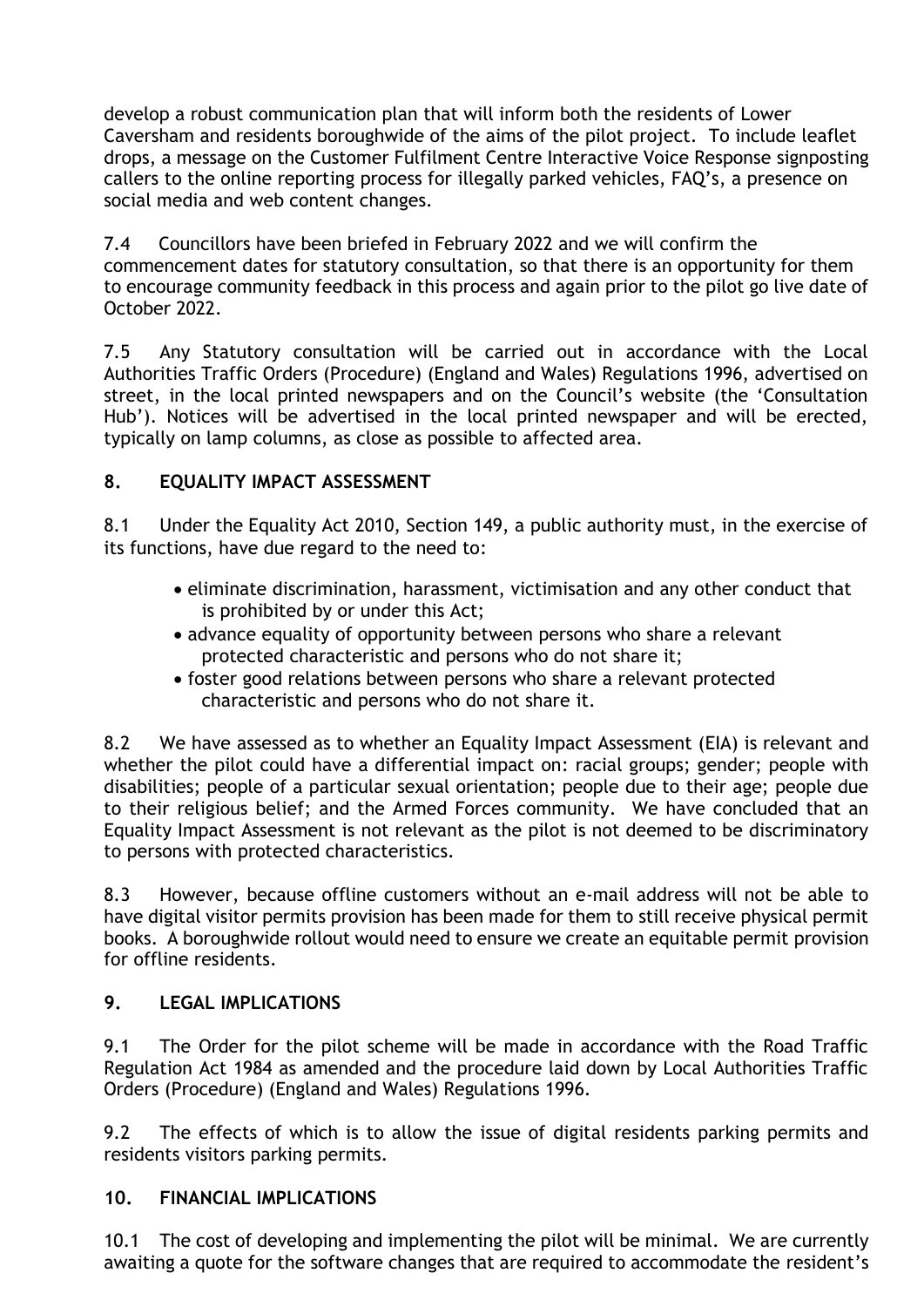visitor parking permits, this is expected to be around £10-12k. There will also be costs associated with the statutory consultation and additional communications, not expected to exceed £3k. The budget has been allocated by the service area from existing revenue funding streams. There are no capital implications for the pilot.

# **10.2 Value for Money (VFM)**

10.3 All aspects of the pilot will be delivered using Reading Borough Council's own resources and existing contractors. This includes the drafting of the Traffic Regulation Order

10.4 The project provides value for money, investing in the extra software module for resident's visitors parking permits and implementing a pilot, it will help us to determine whether digital permits boroughwide for all permit types is feasible based on data gathered during the consultation and the pilot. The additional software module would not have to be purchased again in order to rollout the digital option across all zones.

#### **10.5 Risk Assessment**

10.6 The primary risk with the digital parking permits pilot project is any deferral of a decision regarding the change to the TRO and the implementation of the pilot would mean that financial savings resulting from a full rollout of digital permits across the borough and including all permit types would take longer to achieve.

#### **11. BACKGROUND PAPERS**

11.1 None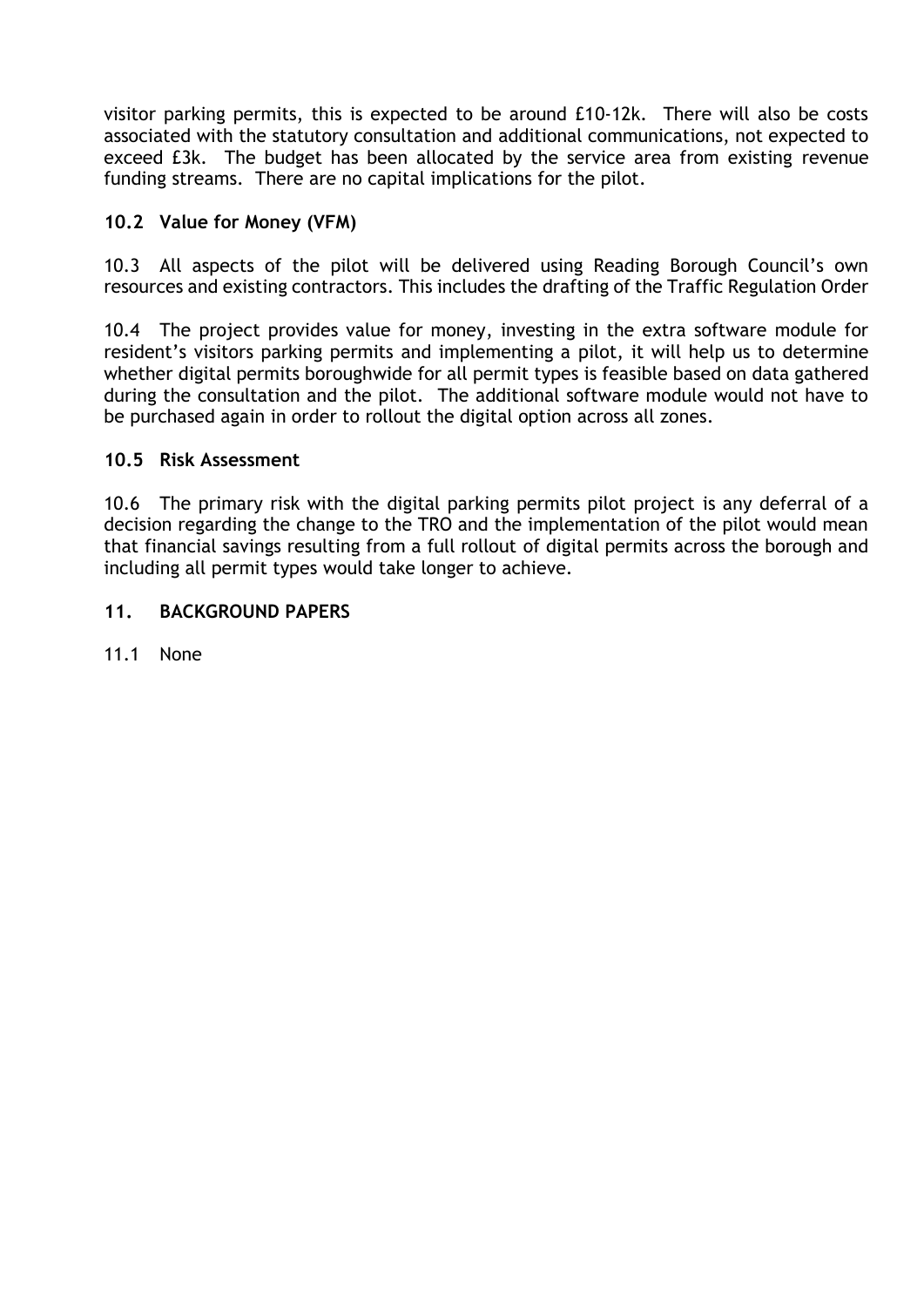# **Appendix 1 – Notice of Proposal**

| <b>READING BOROUGH COUNCIL</b>                                                                                                                                                                                                                                                                                                                                                                                                                                              |
|-----------------------------------------------------------------------------------------------------------------------------------------------------------------------------------------------------------------------------------------------------------------------------------------------------------------------------------------------------------------------------------------------------------------------------------------------------------------------------|
| <b>THE LOWER CAVERHAM (DIGITAL PERMITS) ORDER 20**</b>                                                                                                                                                                                                                                                                                                                                                                                                                      |
| Reading Borough Council under Sections 1(1), 2(1) to (3), 4(2), 32, 35, 45 and 46, 49, 51, 53,<br>and Part IV of Schedule 9 to the Road Traffic Regulation Act 1984 as amended intends to make<br>the above Order the effects of which is to allow applications, payments and issue of Resident's<br>Parking Permits and Visitor's Parking Permits via the Council online portal, enabling the issue of<br>Digital Permits which will not need to be displayed on vehicles. |
| This will allow you to buy or renew and receive instantly a Resident's parking permit or a Visitor's<br>parking permit at any time.<br>This Order will come into operation on [xxxxx]                                                                                                                                                                                                                                                                                       |
| A copy the order, statement of reasons and relevant documents can be viewed online at<br>https://consult.reading.gov.uk/ or inspected by prior appointment during the hours of 10.00am and                                                                                                                                                                                                                                                                                  |
| 4.00pm, Monday to Friday at the Civic Offices, Bridge Street, Reading.<br>Objections to the proposals, together with the grounds on which they are made, should be sent in<br>writing to; [xxxx] by no later than [xxxx]. If anyone requires any further information, please contact<br>[xxx]                                                                                                                                                                               |
| Dated: [xxxx]<br>Legal and Democratic Services Reading Borough Council Civic Offices, Bridge Street, Reading,<br>RG1 2LU                                                                                                                                                                                                                                                                                                                                                    |
|                                                                                                                                                                                                                                                                                                                                                                                                                                                                             |
|                                                                                                                                                                                                                                                                                                                                                                                                                                                                             |
|                                                                                                                                                                                                                                                                                                                                                                                                                                                                             |
|                                                                                                                                                                                                                                                                                                                                                                                                                                                                             |
|                                                                                                                                                                                                                                                                                                                                                                                                                                                                             |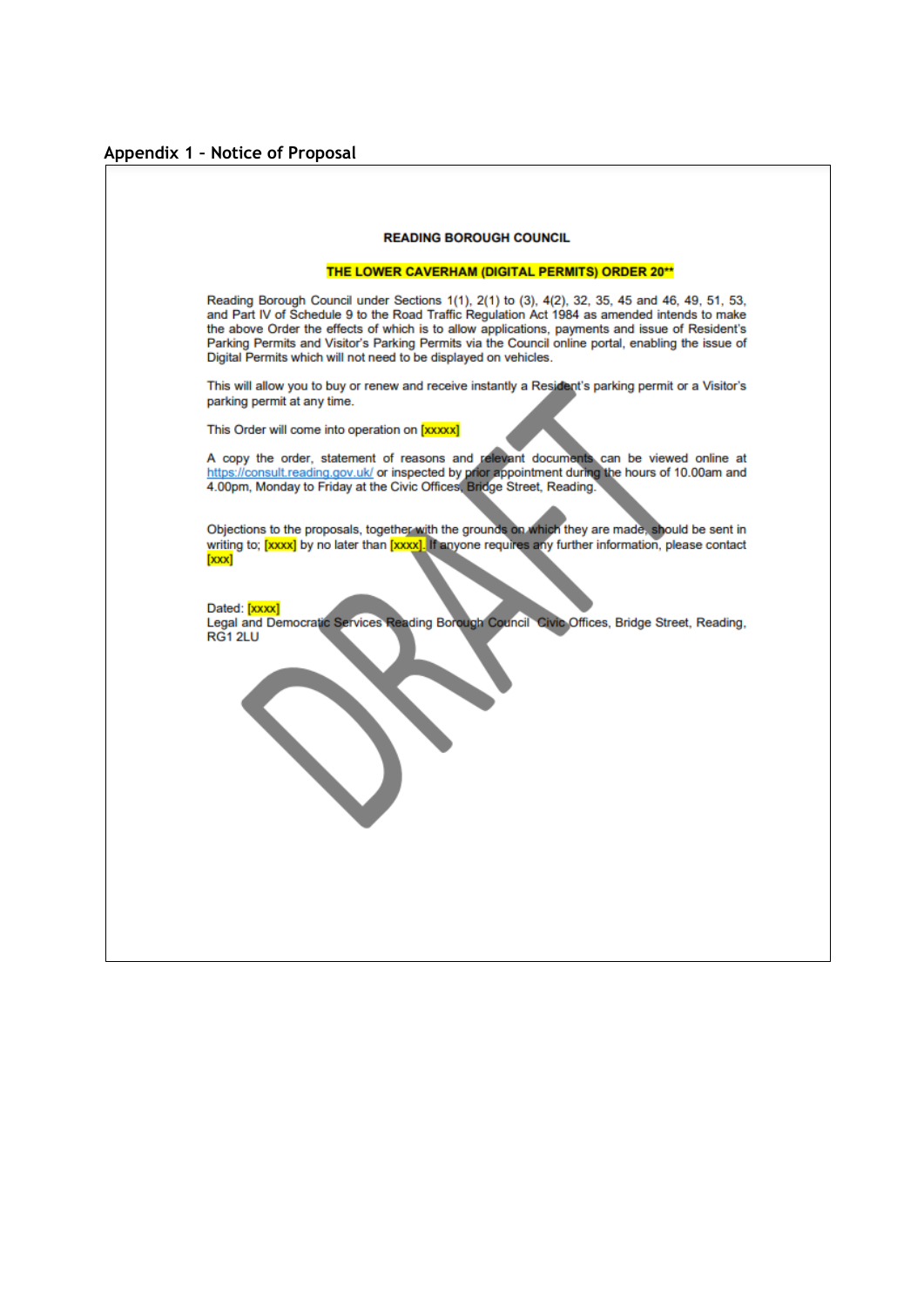|                                                 | THE BOROUGH OF READING                                                                                                                                                              |
|-------------------------------------------------|-------------------------------------------------------------------------------------------------------------------------------------------------------------------------------------|
| THE LOWER CAVERHAM (DIGITAL PERMITS) ORDER 20** |                                                                                                                                                                                     |
|                                                 | The Reading Borough Council (hereinafter referred to as "the Council") in exercise of its<br>powers under Sections 1(1), 2(1) to (3), 4(2), 32, 35, 45 and 46, 49, 51, 53, the Road |
|                                                 | Traffic Regulation Act 1984 (hereinafter referred to as "the Act of 1984") as amended                                                                                               |
|                                                 | and the Traffic Management Act 2004 as amended and of all other enabling powers and                                                                                                 |
|                                                 | after consultation with the Chief Officer of Police in accordance with Part III of Schedule                                                                                         |
|                                                 | 9 to the Act of 1984 hereby makes the following Order:-                                                                                                                             |
|                                                 | <b>CITATION AND INTERPRETATION</b>                                                                                                                                                  |
| 1.                                              | This Order may be cited as The Lower Caversham (Digital Permits) Order 20 <sup>**</sup> .and<br>shall come into operation on [xxxx].                                                |
| 2.                                              | In this Order, except where the context otherwise requires, the following<br>expressions have the meanings hereby respectively assigned to them:-                                   |
|                                                 | "Parking Order" means any of the Orders set out in Schedule 2 to this Order<br>or any Order varying or amending any such Order.                                                     |
|                                                 | "Digital Parking Permit" means an electronic record of parking ticket,                                                                                                              |
|                                                 | permit or waiver issued and confirmed by the Council to exempt a vehicle                                                                                                            |
|                                                 | from a restriction under the terms and charges applicable at the time of issue.                                                                                                     |
| З.                                              | Where in any of the Parking Orders there is a requirement or option to obtain and                                                                                                   |
|                                                 | display a Residents Parking Permit or a Visitor Parking Permit, this requirement or                                                                                                 |
|                                                 | option may be discharged by the obtaining of a Digital Parking Permit, as an                                                                                                        |
|                                                 | alternative to any method set out in the relevant Parking Order.                                                                                                                    |
|                                                 |                                                                                                                                                                                     |
| 4.                                              | The provisions of Schedule 1 to this Order shall apply to the obtaining and operation                                                                                               |
|                                                 |                                                                                                                                                                                     |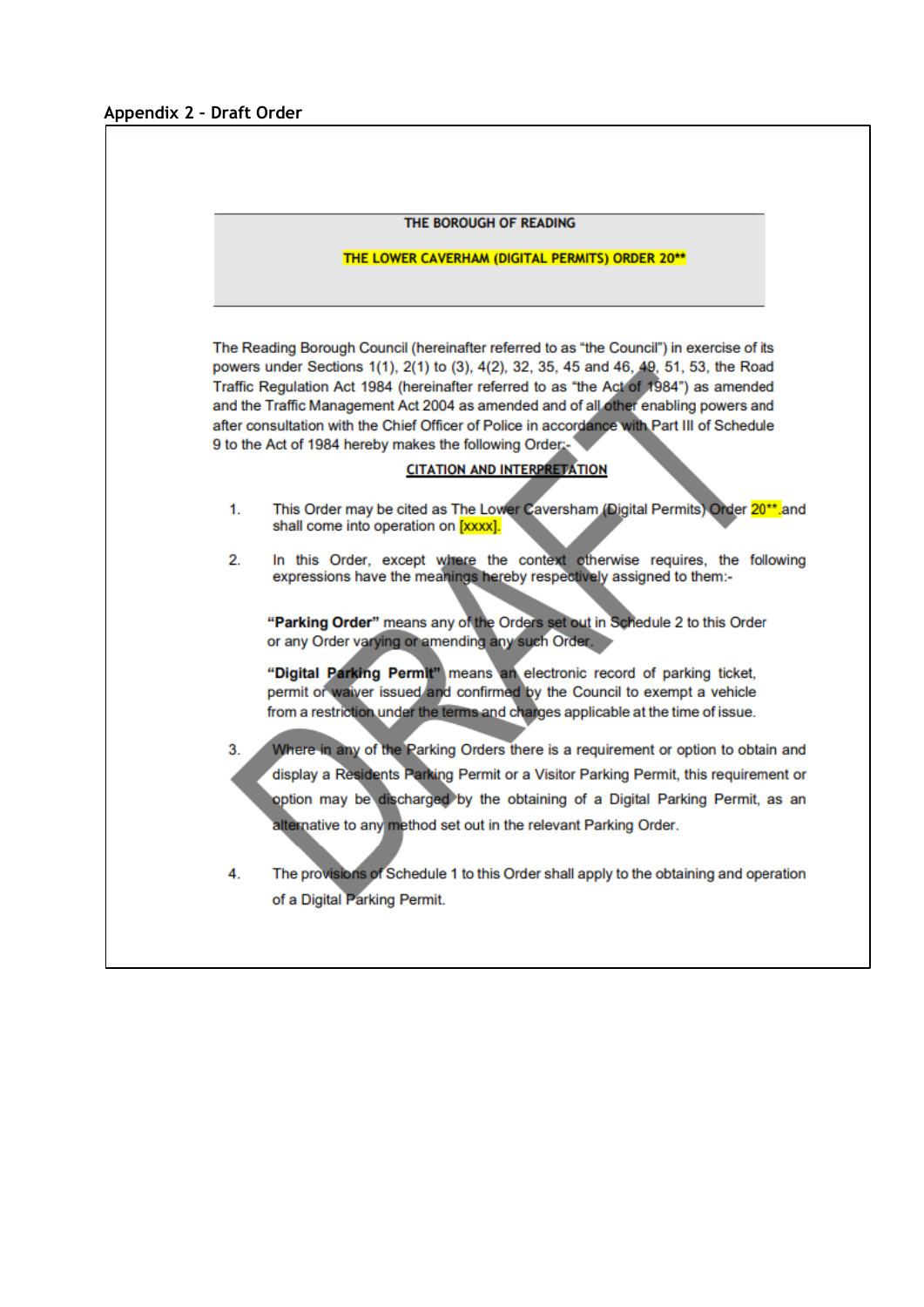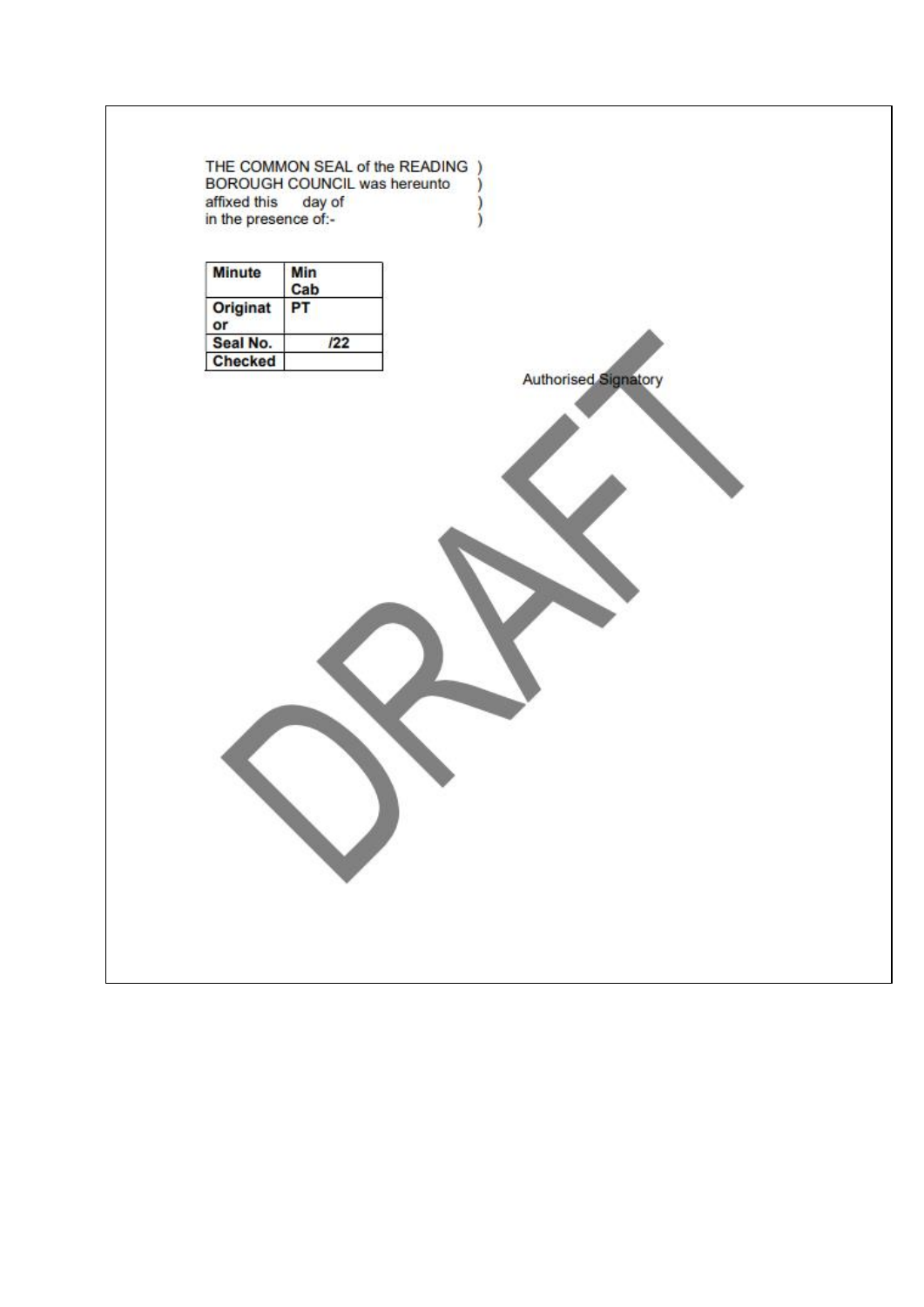#### **SCHEDULE 1**

#### PROVISIONS RELATING TO DIGITAL PARKING PERMITS

(1) A Digital Parking Permit may be obtained by any of the methods provided from time to time by the Council and to be valid must be registered on an account in an electronic database approved by the Council and an indication that payment has been made and the parking period for which payment has been made shall either:

a) appear on a hand-held device; or

b) be obtained by a Civil Enforcement Officer contacting the service provider.

(2) Without prejudice to the provisions of the relevant Parking Order, if at any time while a vehicle is left in a parking place referred to in the Parking Order there is no indication as set out in paragraph (1) to this Schedule that payment of the charge for a Parking Ticket has been made using the Digital Parking Permit system, or there is an indication that the parking period for which payment was made has expired, it shall be presumed, unless the contrary is proved, that either:

a) the charge for the Parking Ticket has not been duly paid in respect of that vehicle; or

b) the parking period for which payment was made had already expired.

(3) Where a Digital Parking Permit has been obtained as an alternative to a Parking Ticket and remains valid, any requirement in the relevant Parking Order for the Parking Ticket to be displayed on the vehicle to which it relates shall not apply.

(4) Any other provisions in a Parking Order relating to the validity of a Parking Ticket shall except where the context otherwise provides apply to a Digital Parking Permit.

#### **SCHEDULE 2**

#### **PARKING ORDERS**

The Borough of Reading (Lower Caversham Area) (Residents Parking) Order 2019

Borough of Reading (Gosbrook Road) Order 2022 - Schedule 2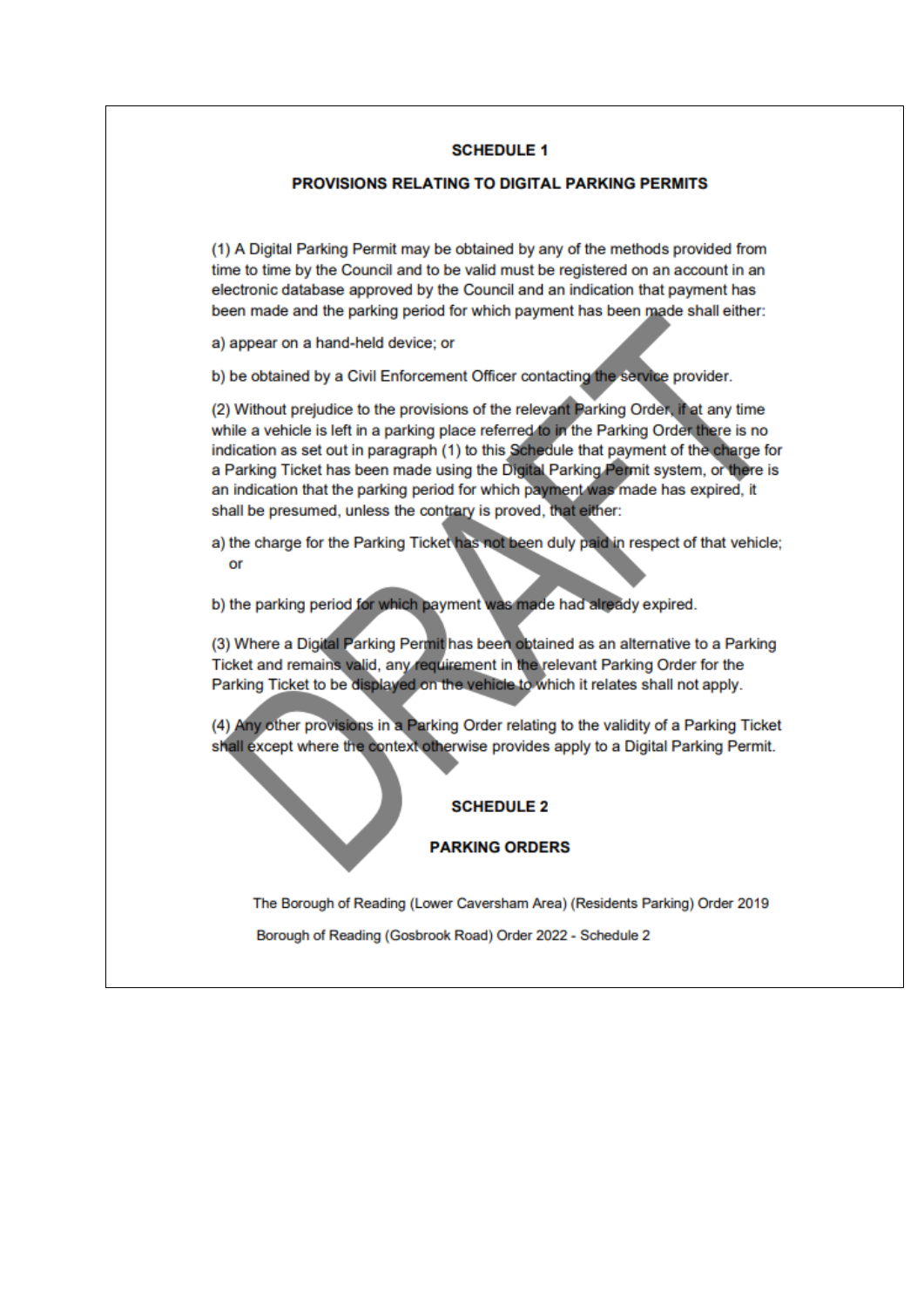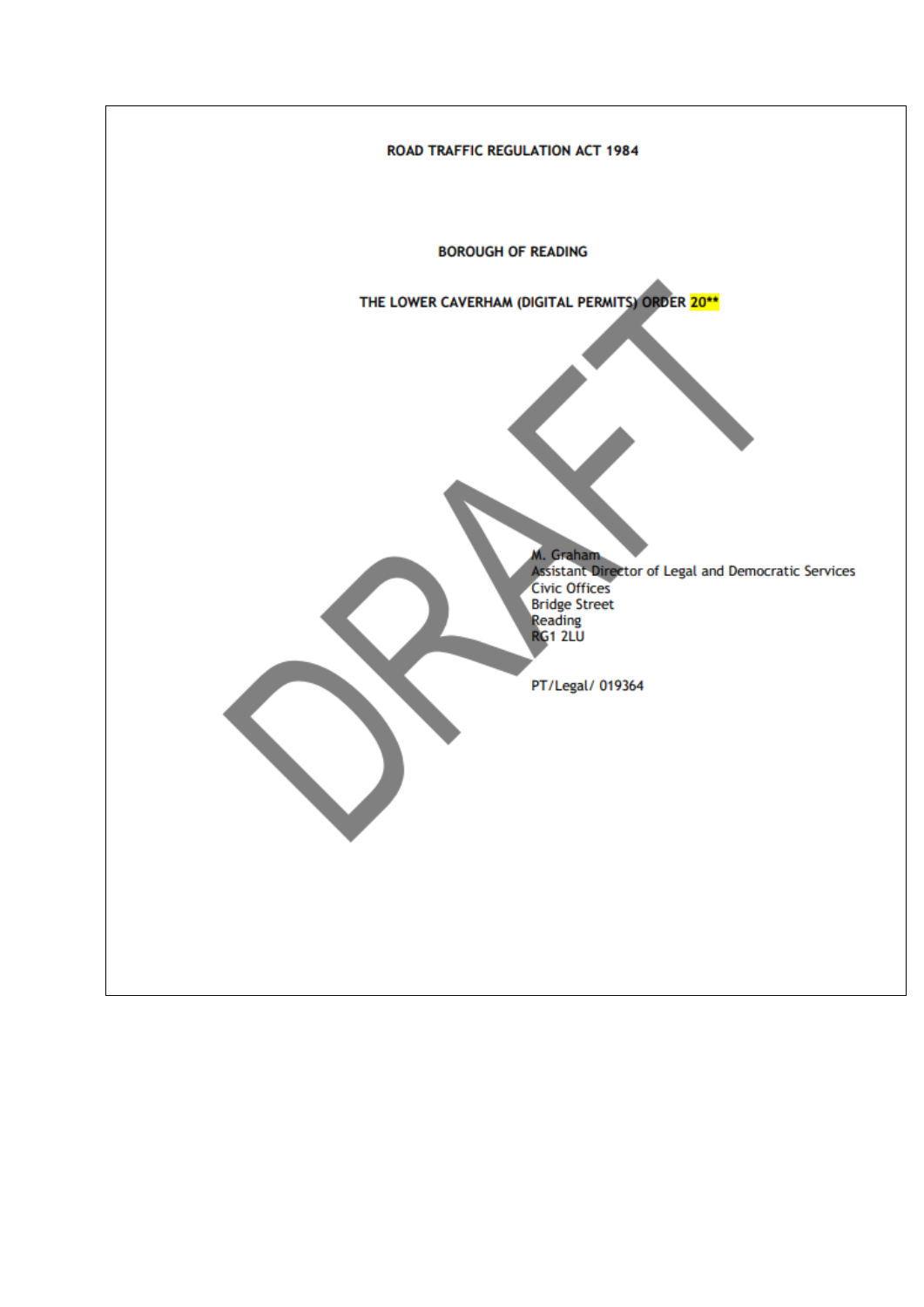| Appendix 3 - Scheme Changes                                                                                                                                                                                                                                                                                                                  |                                                                                                                                                                                                                                                                                               |                                                                                                                                                                                    |
|----------------------------------------------------------------------------------------------------------------------------------------------------------------------------------------------------------------------------------------------------------------------------------------------------------------------------------------------|-----------------------------------------------------------------------------------------------------------------------------------------------------------------------------------------------------------------------------------------------------------------------------------------------|------------------------------------------------------------------------------------------------------------------------------------------------------------------------------------|
| Current                                                                                                                                                                                                                                                                                                                                      | Proposed                                                                                                                                                                                                                                                                                      | Change                                                                                                                                                                             |
| <b>Resident Permit</b>                                                                                                                                                                                                                                                                                                                       |                                                                                                                                                                                                                                                                                               |                                                                                                                                                                                    |
| As long as the property is within the scheme, each<br>household is eligible for 2 permits within a permit<br>zone. The 1st permits have a charge of £44 and 2nd<br>permits have a charge of £165. Permits will only be                                                                                                                       | As long as the property is within the scheme,<br>each household will be eligible for 2 permits<br>within a permit zone. The 1st permit will<br>have a charge of £44 and the 2nd permit will                                                                                                   | Resident is issued a digital permit<br>which will not need to be displayed on<br>vehicles.                                                                                         |
| issued to domestic vehicles not commercial vehicles.<br>The Vehicle Registrations on permits can be changed<br>unlimited upon proof of ownership. A Resident applies<br>online by creating a permit account in PermitSmarti.                                                                                                                 | have a charge of £165. These permits will<br>only be issued to domestic vehicles not<br>commercial vehicles. Vehicle Registrations on<br>permits can be changed unlimited upon proof                                                                                                          | For offline residents we will send a<br>written letter of confirmation that<br>their digital permit is active.                                                                     |
| There is a process whereby a Resident can apply offline<br>by requesting an application form. The Permit team<br>create an offline permit account in PermitSmarti.                                                                                                                                                                           | of ownership. A Resident applies online by<br>creating a permit account in PermitSmarti.<br>There is a process whereby a Resident can<br>apply offline by requesting an application                                                                                                           | Reminders for renewal prior to the<br>expiry date will be emailed to<br>residents.                                                                                                 |
|                                                                                                                                                                                                                                                                                                                                              | form. The Permit team create an offline<br>permit account in PermitSmarti.                                                                                                                                                                                                                    | For offline residents we will send a<br>written reminder for renewal prior to<br>the expiry date.                                                                                  |
|                                                                                                                                                                                                                                                                                                                                              | Residents will still be able to appeal any<br>refused decisions to the Traffic Management<br>Sub-Committee.                                                                                                                                                                                   |                                                                                                                                                                                    |
| <b>Resident Visitor Permit</b>                                                                                                                                                                                                                                                                                                               |                                                                                                                                                                                                                                                                                               |                                                                                                                                                                                    |
| As long as the property is within the scheme, every<br>household is entitled to 40 visitor permits $(1$ book = 20<br>half-days) free of charge. All permits are in half day<br>units, an AM permit is valid from 8am-2pm and a PM<br>permit is valid from 2pm until 10am the following<br>morning. Each household is entitled to 100 visitor | As long as the property is within the scheme,<br>every household will be entitled to 240 hours<br>visitor permits free of charge. One book = 20<br>half days 20 x 6 hours = 120 hours x 2 free<br>books = 240 hours. Each household will be<br>entitled to purchase in blocks of 120 hours up | Each household will be able to<br>download free of charge up to 240<br>hours of visitor parking. Thereafter,<br>each household will be entitled to<br>purchase in blocks of hours. |
| permits (5 books = 100 half-days) at a charge of £25<br>per book (20 permits per book). Further books are<br>available on request. A Resident applies online by<br>creating a permit account in PermitSmarti. There is a<br>process whereby a Resident can apply offline by                                                                  | to 600 hours at £25 per block of 120 hours.<br>One day will be a maximum of 12 hours. Time<br>purchased before 2pm will deduct the number<br>of hours selected, up to 12 hours. Note 6<br>hours will be the maximum session if starting                                                       | Reminders for renewal prior to the<br>expiry date will be emailed to<br>residents.<br>For offline residents address we will                                                        |
| requesting an application form. The Permit team<br>create an offline permit account in PermitSmarti.                                                                                                                                                                                                                                         | after 2pm. The system will then amend the<br>expiry time to 10am the next day. Further                                                                                                                                                                                                        | send a written reminder for renewal<br>prior to the expiry date.                                                                                                                   |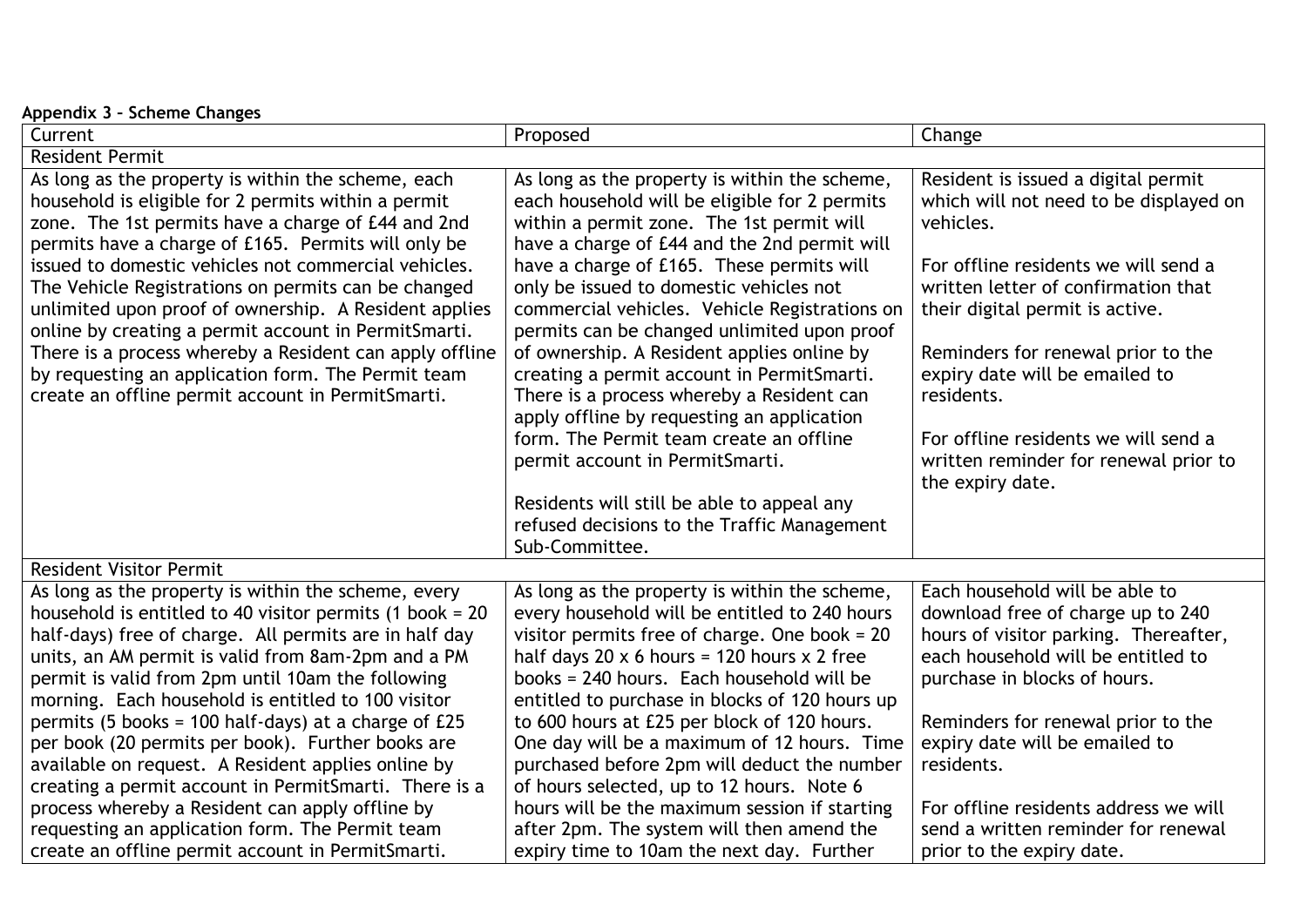|                                                                                                                                                                                                                                                                                                                                                                                                                                                                                                                                                            | blocks of 120 hours are available on request.<br>A Resident applies online by creating a permit<br>account in PermitSmarti. There is a process<br>whereby a Resident can apply offline by<br>requesting an application form. The Permit<br>team create an offline permit account in<br>PermitSmarti.<br>If an offline customer does not have e-mail -<br>they will not be able to have digital visitor<br>permits, in this instance they will still receive<br>a physical permit books.                                                   | Offline customers without an e-mail<br>address will not be able to have digital<br>visitor permits, in this instance they<br>will still receive physical permit books.                                    |
|------------------------------------------------------------------------------------------------------------------------------------------------------------------------------------------------------------------------------------------------------------------------------------------------------------------------------------------------------------------------------------------------------------------------------------------------------------------------------------------------------------------------------------------------------------|-------------------------------------------------------------------------------------------------------------------------------------------------------------------------------------------------------------------------------------------------------------------------------------------------------------------------------------------------------------------------------------------------------------------------------------------------------------------------------------------------------------------------------------------|-----------------------------------------------------------------------------------------------------------------------------------------------------------------------------------------------------------|
| <b>Application Process</b>                                                                                                                                                                                                                                                                                                                                                                                                                                                                                                                                 |                                                                                                                                                                                                                                                                                                                                                                                                                                                                                                                                           |                                                                                                                                                                                                           |
| Residents can apply for permits online. They need to<br>create an account and must have an e-mail address to<br>do so. They are required to upload proof of address and<br>vehicle before a permit can be issued. There are no<br>changes to this as part of the pilot.                                                                                                                                                                                                                                                                                    | Residents can apply for permits online. They<br>need to create an account and must have an<br>e-mail address to do so. They are required to<br>upload proof of address and vehicle before a<br>permit can be issued.                                                                                                                                                                                                                                                                                                                      | There are no changes to this as part of<br>the pilot.                                                                                                                                                     |
| A Resident can apply offline by requesting an application<br>form by ringing the Council. The Permit team will create<br>an offline permit account in PermitSmarti on their<br>behalf.                                                                                                                                                                                                                                                                                                                                                                     | A Resident can apply offline by requesting an<br>application form by ringing the Council. The<br>Permit team will create an offline permit<br>account in PermitSmarti on their behalf.                                                                                                                                                                                                                                                                                                                                                    |                                                                                                                                                                                                           |
| Permits are printed and posted, as the current scheme<br>requires a permit to be displayed in the vehicle to be<br>able to park in the permit zones and Residents are asked<br>to allow up to 14 days for a residents permit to be<br>issued. Permits last for 12 months and residents can<br>apply for two residents permits per household.<br>A file of all new permits is sent to the printers daily by<br>our contractor.<br>Permits are then posted second class to the applicant.<br>The system has been configured for the current permit<br>offer. | Permits are not printed and posted, as the<br>proposed scheme no longer requires a permit<br>to be displayed in the vehicle to be able to park<br>in the permit zones. and Residents are not<br>asked to allow up to 14 days for a residents<br>permit to be issued. Permits last for 12 months<br>and residents can apply for two residents<br>permits per household.<br>The system will be configured for the proposed<br>permit offer.<br>Civil Enforcement Officers are provided with<br>handheld devices which use ANPR and the live | Permits are not printed and posted.<br>Scheme no longer requires a permit to<br>be displayed in the vehicle.<br>Residents are not asked to allow up to<br>14 days for a residents permit to be<br>issued. |